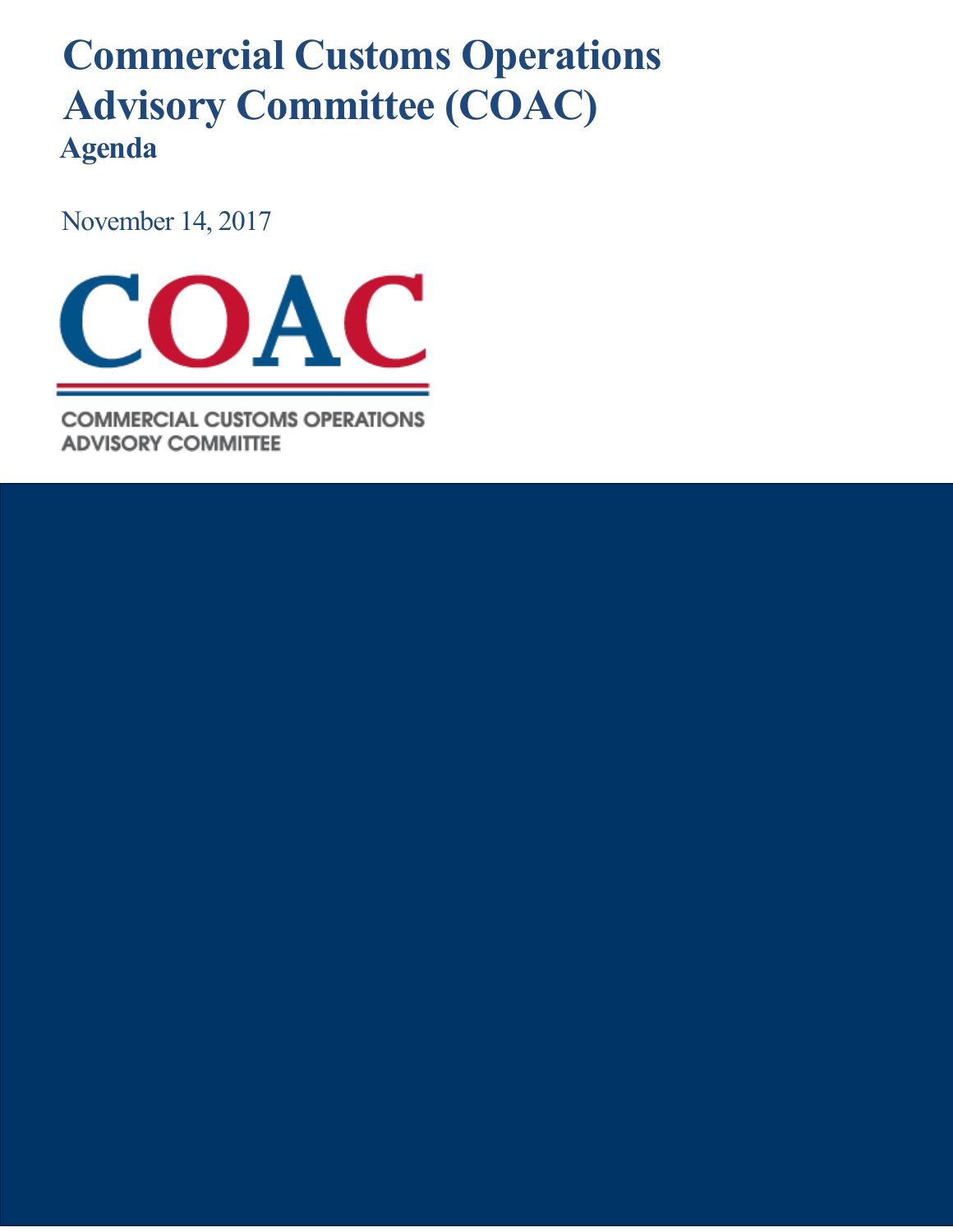## **Commercial Customs Operations Advisory Committee (COAC) U.S. Customs and Border Protection**

**1717 H Street, NW Room 700 A-C Washington, DC**

## **November 14, 2017 1:00 p.m. – 5:00 p.m.**

| $1:00$ p.m. | <b>Opening Remarks</b> |                                                                                                                                                                                                                                                                                                                                                       |  |
|-------------|------------------------|-------------------------------------------------------------------------------------------------------------------------------------------------------------------------------------------------------------------------------------------------------------------------------------------------------------------------------------------------------|--|
|             | CBP:                   | Acting Commissioner Kevin McAleenan                                                                                                                                                                                                                                                                                                                   |  |
|             | Treasury:              | Timothy Skud, Deputy Assistant Secretary<br>Tax, Trade and Tariff Policy, Department of the Treasury                                                                                                                                                                                                                                                  |  |
|             | DHS:                   | Michael Dougherty, Assistant Secretary                                                                                                                                                                                                                                                                                                                |  |
|             | HSI/ICE:               | Pete Edge, Acting Deputy Director                                                                                                                                                                                                                                                                                                                     |  |
|             | COAC:                  | Vincent Iacopella, Member<br>Julie Ann Parks, Member                                                                                                                                                                                                                                                                                                  |  |
| $1:30$ p.m. |                        | The Trade Modernization Subcommittee will discuss its plans for the topics that will be<br>addressed during the next quarter.                                                                                                                                                                                                                         |  |
|             | CBP:                   | John Leonard, Executive Director, Trade Policy & Programs,<br>Office of Trade                                                                                                                                                                                                                                                                         |  |
|             | COAC:                  | Lenny Feldman, Member<br>Cindy Allen, Member                                                                                                                                                                                                                                                                                                          |  |
| $1:45$ p.m. |                        | The One U.S. Government Subcommittee will continue discussions on the progress of the Fish $\&$<br>Wildlife Service Working Group and will present the final white paper on the Harmonized Tariff<br>Schedule (HTS) project. The subcommittee will also discuss the progress of the newly created<br>Technical and Operational Outages Working Group. |  |
|             | CBP:                   | Deborah Augustin, Executive Director, Trade Transformation Office,<br>Office of Trade<br>John Leonard, Executive Director, Trade Policy & Programs, Office of<br>Trade                                                                                                                                                                                |  |
|             | COAC:                  | Susie Hoeger, Member                                                                                                                                                                                                                                                                                                                                  |  |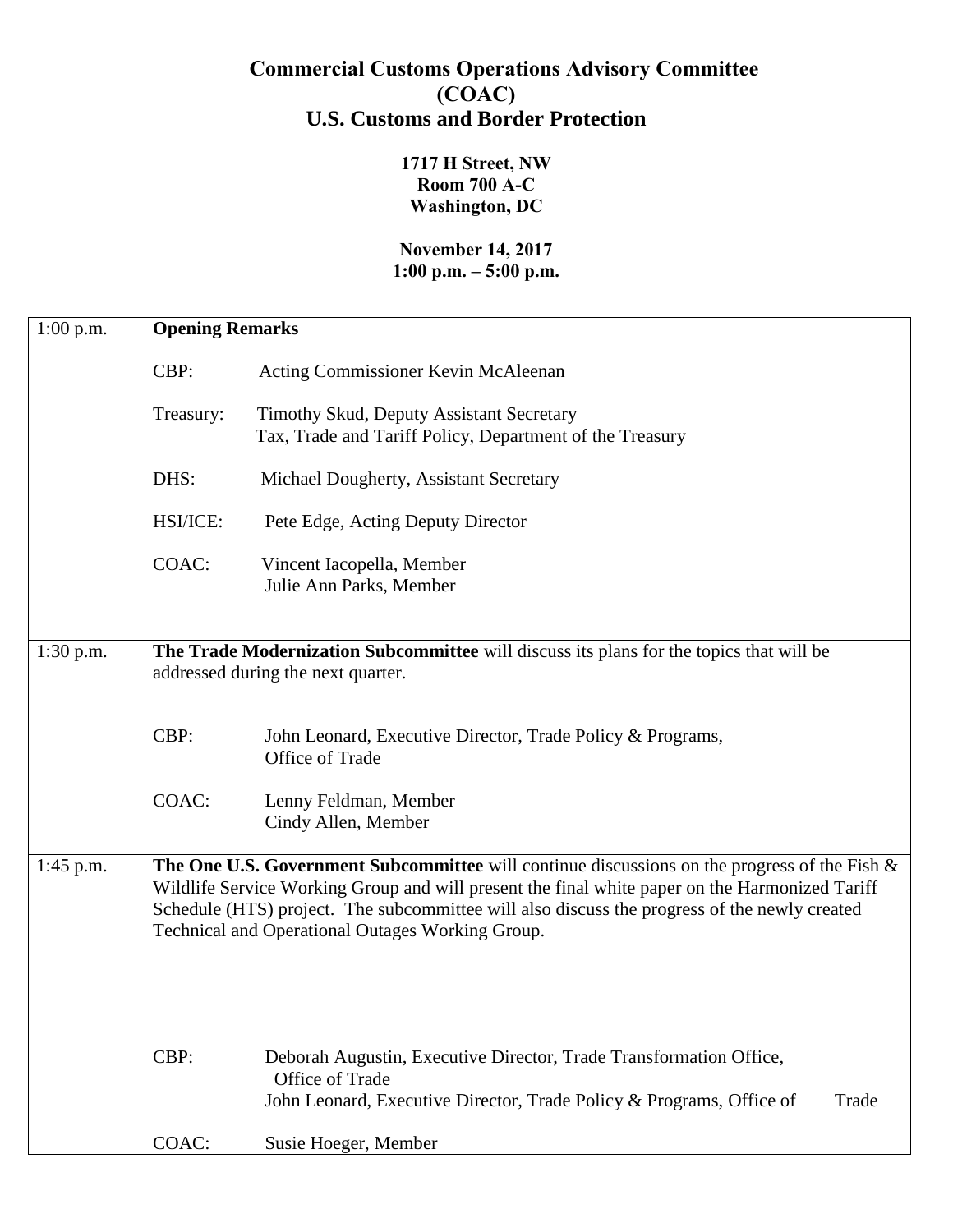|             | Amy Magnus, Member                                                                                                                                                                                                                                                                                                                                                                                                                       |  |
|-------------|------------------------------------------------------------------------------------------------------------------------------------------------------------------------------------------------------------------------------------------------------------------------------------------------------------------------------------------------------------------------------------------------------------------------------------------|--|
|             | <b>GUEST:</b><br>Sheila Einsweiler, Senior Wildlife Inspector, Fish & Wildlife Service                                                                                                                                                                                                                                                                                                                                                   |  |
| $2:15$ p.m. | <b>Public Comment Period</b>                                                                                                                                                                                                                                                                                                                                                                                                             |  |
|             | The Trusted Trader Subcommittee will continue the discussion for an enhanced Trusted Trader                                                                                                                                                                                                                                                                                                                                              |  |
| $2:25$ p.m. | program that includes engagement with CBP to include relevant partner government agencies with<br>a potential for international interoperability. A review of the pilot program status and benefits will<br>also be undertaken in parallel to determine the optimum benefits that would be assigned to Trusted<br>Trader participants. will discuss its plans for the topics that will be addressed during the next<br>quarter.          |  |
|             | CBP:<br>Liz Schmelzinger, Director, C-TPAT, Cargo and Conveyance Security,<br>Office of Field Operations                                                                                                                                                                                                                                                                                                                                 |  |
|             | COAC:<br>Alexandra Latham, Member<br>Michael Young, Member                                                                                                                                                                                                                                                                                                                                                                               |  |
| $2:55$ p.m. | <b>Public Comment Period</b>                                                                                                                                                                                                                                                                                                                                                                                                             |  |
| $3:05$ p.m. | <b>Break</b>                                                                                                                                                                                                                                                                                                                                                                                                                             |  |
| $3:15$ p.m. | The Exports Subcommittee will discuss the Post Departure Filing (PDF) Working Group's<br>progress on the implementation plan of the PDF Proposal and will include steps to initiate a proof<br>of concept. The subcommittee will also discuss the progress of the Manifest Working Group and<br>progress on issues with the ongoing manifest pilots. The working group may present<br>recommendations in the area of manifest timelines. |  |
|             | CBP:<br>Deborah Augustin, Executive Director, Trade Transformation Office,<br>Office of Trade                                                                                                                                                                                                                                                                                                                                            |  |
|             | James Swanson, Director, Cargo Security and Controls, Cargo and<br>Conveyance Security, Office of Field Operations.                                                                                                                                                                                                                                                                                                                      |  |
|             | COAC:<br>Elizabeth Merritt, Member<br>Heidi Bray, Member                                                                                                                                                                                                                                                                                                                                                                                 |  |
| $3:45$ p.m. | <b>Public Comment Period</b>                                                                                                                                                                                                                                                                                                                                                                                                             |  |
| $3:55$ p.m. | The Trade Enforcement & Revenue Collection (TERC) Subcommittee will discuss new TERC<br>recommendations and provide any necessary updates from the Anti-Dumping and Countervailing<br>Duty, Bond, Forced Labor, and Intellectual Property Rights Working Groups.                                                                                                                                                                         |  |
|             | CBP:<br>Troy Riley, Executive Director, Commercial Targeting & Enforcement,<br>Office of Trade                                                                                                                                                                                                                                                                                                                                           |  |